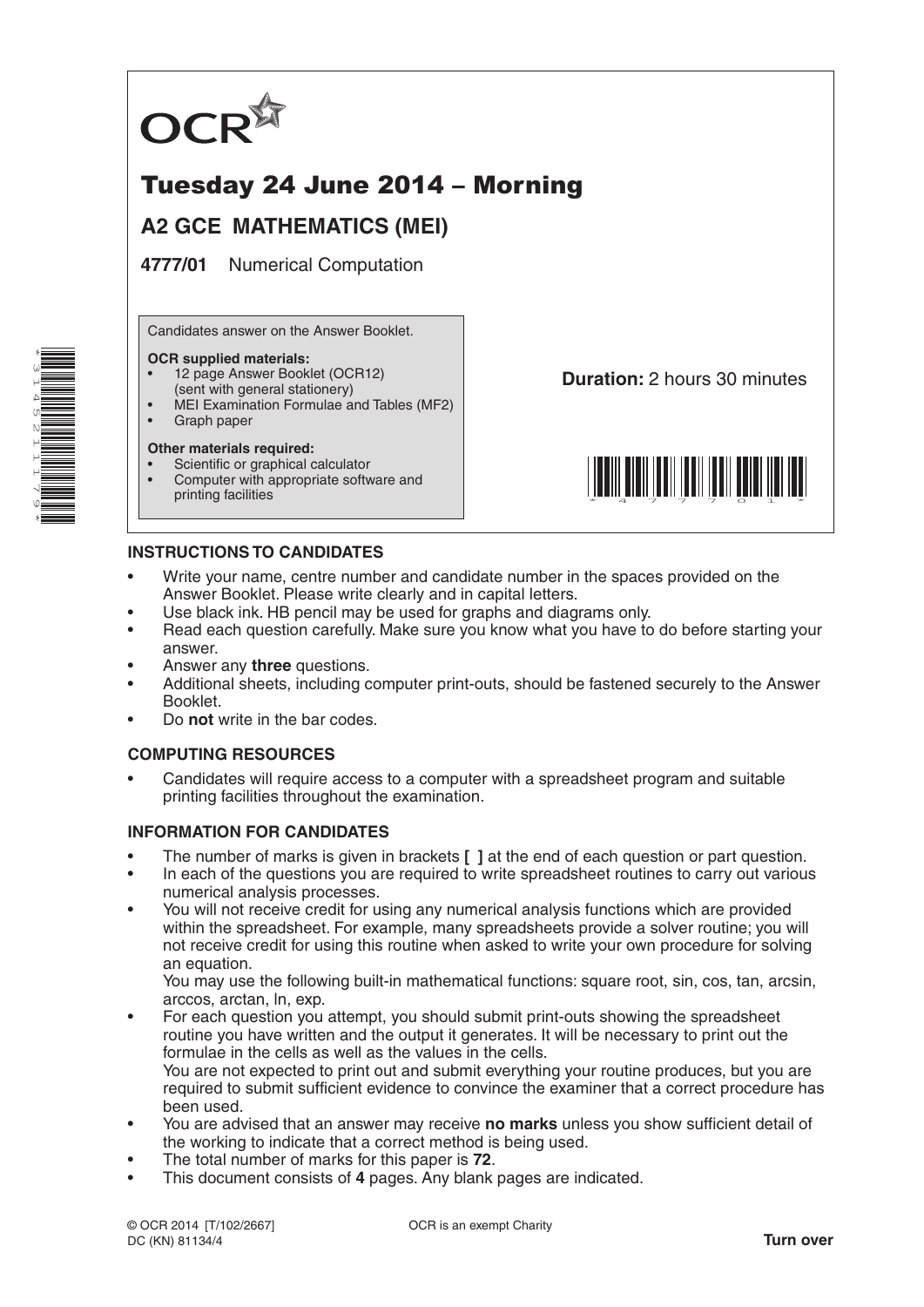**1** (i) The equation  $f(x) = 0$  has a root  $\alpha$ . The equation is rearranged to  $x = g(x)$ .

State the condition for the iteration  $x_{r+1} = g(x_r)$  to converge to  $\alpha$ . (You may assume that a suitable starting value is used.)

**Obtain the relaxed iteration** 

$$
x_{r+1} = (1 - \lambda)x_r + \lambda g(x_r).
$$

Find, in terms of  $\alpha$ , the best value of  $\lambda$ . How would a value of  $\lambda$  be chosen in practice? **[5]** 

**(ii)** Show graphically that the equation

$$
kx = \exp\left(x + \frac{1}{x}\right),\tag{*}
$$

where  $k = 10$ , has two positive roots.

Show also that  $(*)$  with  $k = 10$  has no negative roots.

**Show that the iteration** 

$$
x_{r+1} = \frac{1}{10} \exp\left(x_r + \frac{1}{x_r}\right)
$$

 converges to one of the roots but diverges from the other.

Use the method of relaxation to find the other root correct to 4 decimal places. **[14]** 

- **(iii)** Obtain, correct to 4 decimal places, both roots of  $(*)$  in the case  $k = 20$ . [5]
- **2**  In the table, the values of *x* are exact and the values of *y* are subject to experimental error.

|  | $7.24$   12.15   13.84   12.25   7.07 |  |
|--|---------------------------------------|--|

It is thought that the relationship between *y* and *x* can be modelled as a quadratic function with  $y = 0$  when  $x = 0$ . That is,  $y = bx + cx^2$  for some constants *b* and *c*. These constants are to be estimated using least squares.

**(i)** Show, using partial differentiation, that one of the normal equations is

$$
\sum xy = b \sum x^2 + c \sum x^3.
$$

Obtain the other normal equation. **[6]** 

- **(ii)** Using a spreadsheet and the given data,
	- find values for *b* and *c*,
	- draw a graph of the data points and the fitted curve,
	- find the sum of the residuals and the sum of the squares of the residuals. **[14]**
- **(iii)** State why the sum of the residuals is not zero, and explain how this relates to the assumptions about the relationship between *y* and *x*.

Suppose the model is modified so that  $y$  is still a quadratic function of  $x$ , but without  $y$  being zero when *x* is zero. State, with a reason, what effect this change will have on the sum of squares of the residuals. (You are not required to do any further calculations.) **[4]**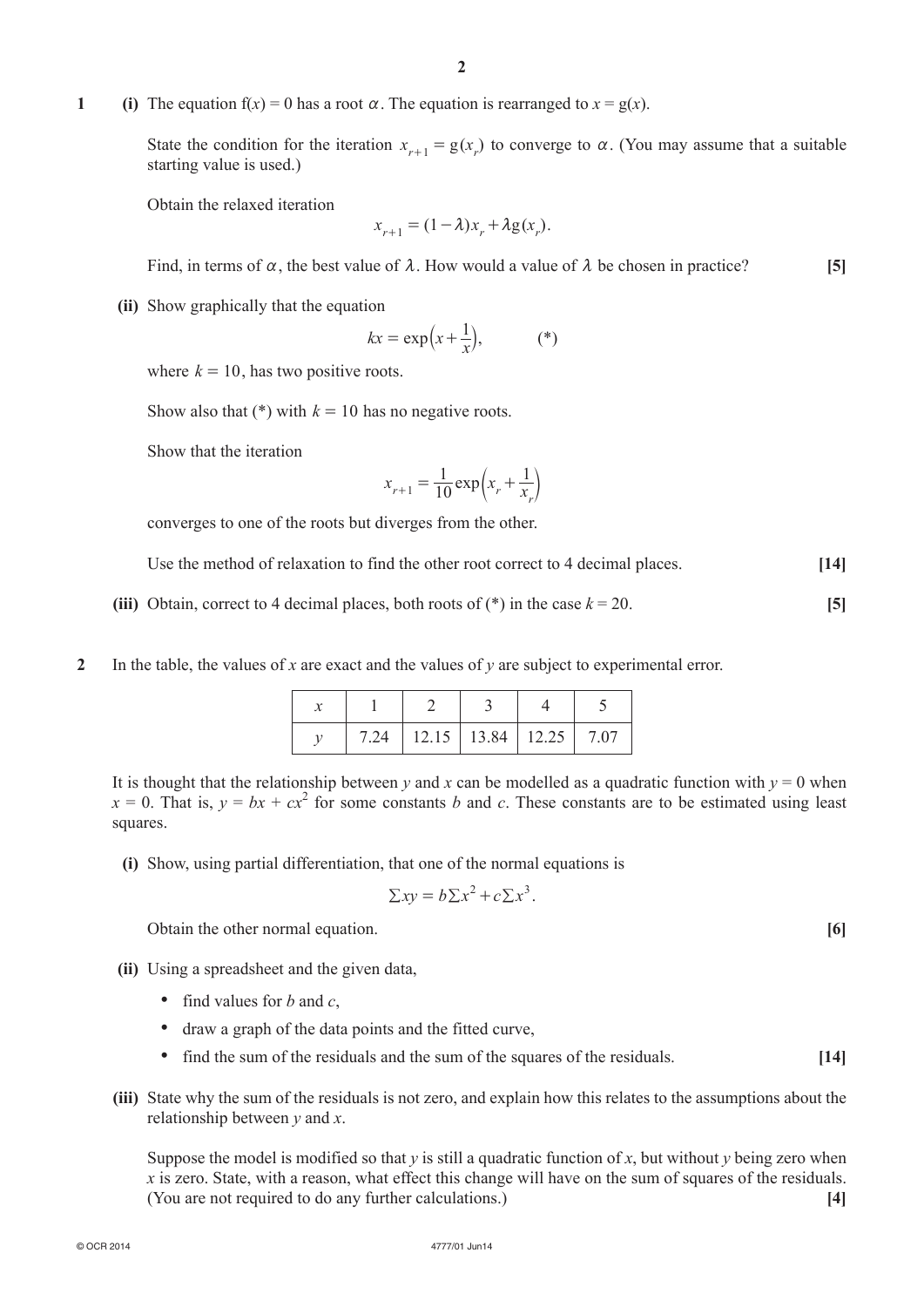**3** (i) The trapezium rule, using *n* strips of equal width *h*, is used to find an estimate  $T_n$  of the integral

$$
I = \int_a^b f(x) \, dx
$$

The global error in  $T<sub>n</sub>$  is of the form

$$
A_2 h^2 + A_4 h^4 + A_6 h^6 + \dots,
$$

where the coefficients  $A_2$ ,  $A_4$ ,  $A_6$ , ... are independent of *n* and *h*.

Show that  $T_n^* = \frac{1}{3} (4T_{2n} - T_n)$  is an estimate of *I* with global error of order  $h^4$ .

Write down, without proof, an expression,  $T_n^{**}$ , in terms of  $T_{2n}^{*}$  and  $T_n^{*}$ , that will be an estimate of *I* with global error of order  $h^6$ .  $[6]$ 

(ii) Set up a spreadsheet that uses Romberg's method to find the value of the integral

$$
I = \int_0^{\frac{\pi}{2}} \sqrt{k + \sin x} \, dx
$$

for  $k = 1$ . Your method should show the values of *T*,  $T^*$  and  $T^{**}$ .

Show that, when  $k = 1$ ,  $I = 2$  (to at least 7 decimal places).

Show by means of ratios of differences that *T*,  $T^*$  and  $T^{**}$  have errors consistent with your working in part **(i)**. **[12]**

**(iii)** Modify your spreadsheet to obtain the values of *I* for  $k = 0.8, 0.4, 0.2$  and 0.

Comment on the accuracy of your estimates and the ratios of differences as  $k$  gets smaller.  $[6]$ 

#### **Question 4 begins on page 4.**